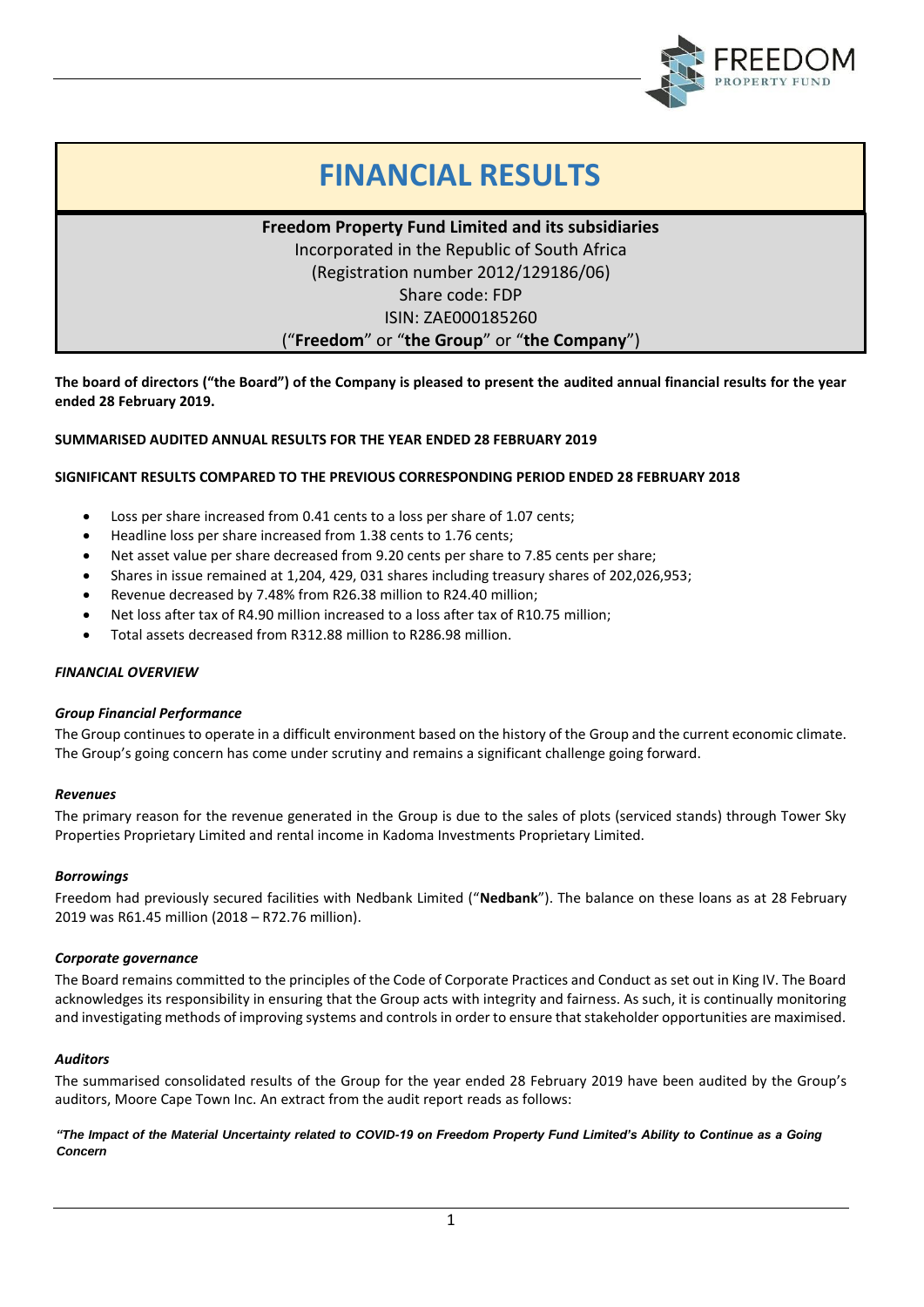

*We draw attention to note 40 in the financial statements, which indicates that the group incurred a net loss of R10,751,000 during the year ended 28 February 2019 and as of that date the group's current liabilities exceeded its current assets by R88,938,000. As stated in note 40, COVID-19 affects the group and this may result in certain material uncertainties for the future financial position, performance and cashflows of the group.*

We reassessed our risk assessment on going concern and took into account the additional considerations of the impact of the *COVID-19 pandemic on the Group when assessing the going concern conclusion. Management's cashflow forecast was challenged by evaluating the reliability of the underlying data generated to prepare the forecast and determining whether there is adequate support for the assumptions underlying the forecast. The group experienced a decrease in rental recoveries from May 2020 and management expects this trend to continue until December 2020. Management further expects an increase in vacancies due to tenants' inability to meet rental obligations. The current economic conditions as a result of the pandemic is also expected to impact the group's strategy of disposing of non-core assets. The directors have concluded that there are material uncertainties that give rise to significant doubt over the Group's ability to continue as a going concern. We further assessed the appropriateness of the disclosures in the financial statements concerning the impact of COVID-19 on the Group's ability to continue as a going concern.*

*These events or conditions indicate that a material uncertainty exists that may cast significant doubt on the group's ability to continue as a going concern. Our opinion is not modified in respect of this matter.*

# *Key Audit Matters*

*Key audit matters are those matters that, in our professional judgement, were of most significance in our audit of the consolidated and separate financial statements of the current period. These matters were addressed in the context of our audit of the consolidated and separate financial statements as a whole, and in forming our opinion thereon, and we do not provide a separate opinion on these matters. In addition to the matter described in The impact of the material uncertainty related to COVID-19 on Freedom Property Fund Limited's ability to continue as a going concern section, we have determined the matters described below to be the key audit matters to be communicated in our report.*

| <b>Key Audit Matter</b>                                                                                              | How our audit addressed the key audit matter                                                                                  |
|----------------------------------------------------------------------------------------------------------------------|-------------------------------------------------------------------------------------------------------------------------------|
| <b>Valuation of Investment Properties (consolidated)</b>                                                             |                                                                                                                               |
| The Group holds commercial and residential investment                                                                | We have considered whether the valuation methods applied                                                                      |
| properties, along with vacant land, to the value of R273,664                                                         | by the directors and external valuators in the valuation of                                                                   |
| million at year-end, including the straight-lining accrual and                                                       | the investment properties, were in line with the criteria                                                                     |
| non-current assets held for sale. The movement in these                                                              | prescribed by IFRS. Further consideration was given as to                                                                     |
| properties' fair value for the year amounts to R6,2 million.                                                         | whether the method used is appropriate to those particular                                                                    |
|                                                                                                                      | properties subject to the valuation, by benchmarking it                                                                       |
| Investment property is measured at their fair values based                                                           | against valuation methods applied to similar listed property                                                                  |
| on valuations obtained from external valuators and the                                                               | portfolios.                                                                                                                   |
| directors. The location, zoning, size, exposure, capitalisation                                                      |                                                                                                                               |
| rates and occupancy rates are some of the crucial variables<br>which were considered and applied in the valuation of | In assessing the expertise of the external valuers, we have<br>verified their registration with the South African Council for |
| investment properties.                                                                                               | the Properties Valuers Profession. The considerations                                                                         |
|                                                                                                                      | surrounding the independence and objectivity of the                                                                           |
| For commercial properties the directors and external                                                                 | external valuers were based on the review of the terms of                                                                     |
| valuators have used 3 methods namely, the Net Income                                                                 | engagement and receipt of a representation from the                                                                           |
| Capitalisation Method, the Discounted Cash Flow Method                                                               | external valuators' management as to the fee                                                                                  |
| and the Comparable Sales Method in determining the fair                                                              | arrangements between the valuers and the group. We                                                                            |
| value.                                                                                                               | found no evidence to suggest that the objectivity of the                                                                      |
|                                                                                                                      | valuers in their performance of the valuations was                                                                            |
| For residential investment properties the directors and                                                              | compromised.                                                                                                                  |
| external valuators have used the Comparable Sales Method                                                             |                                                                                                                               |
| (2018: Net Income Capitalisation Method) in the valuation                                                            | A meeting was held between ourselves and the independent                                                                      |
| of the properties.                                                                                                   | valuators discussing the valuations and the key assumptions                                                                   |
|                                                                                                                      | used therein. We inspected the valuation reports for all                                                                      |
|                                                                                                                      | properties valued externally and tested data inputs in the                                                                    |
|                                                                                                                      | directors' valuations.                                                                                                        |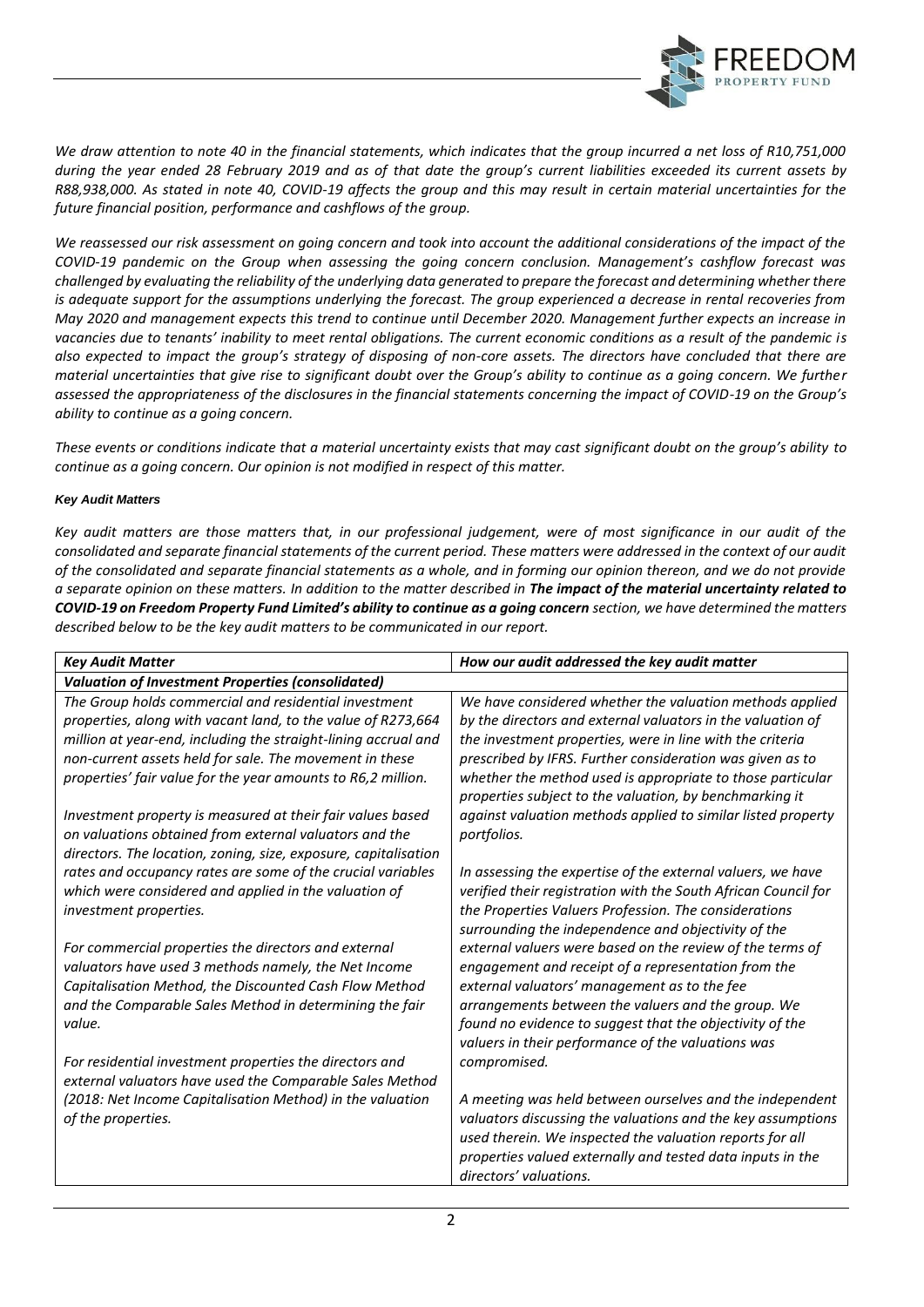

| For vacant land the directors and external valuators have                                                                                                                                                                                                                                                                       | We assessed the accuracy, reliability and completeness of                                                                                                                                                                                                                                                                                                                                                                                    |
|---------------------------------------------------------------------------------------------------------------------------------------------------------------------------------------------------------------------------------------------------------------------------------------------------------------------------------|----------------------------------------------------------------------------------------------------------------------------------------------------------------------------------------------------------------------------------------------------------------------------------------------------------------------------------------------------------------------------------------------------------------------------------------------|
| used the Comparable Sales Method in the valuation of the                                                                                                                                                                                                                                                                        | data inputs which was used in the valuation underpinning                                                                                                                                                                                                                                                                                                                                                                                     |
| properties.                                                                                                                                                                                                                                                                                                                     | the relevant investment property.                                                                                                                                                                                                                                                                                                                                                                                                            |
| We consider the valuation of investment properties a<br>matter of most significance to the current year's audit due<br>to the significance of the estimates and judgements<br>involved and the inherent sensitivity of data whereby a<br>percentage difference in individual yields could result in a<br>material misstatement. | We reviewed the appropriateness of supporting<br>documentation and performed a sensitivity analysis on the<br>significant assumptions made to evaluate the extent of the<br>impact on the value calculated, should the assumptions<br>change by a small percentage.<br>We further assessed the appropriateness of the disclosures<br>in the financial statements concerning the key assumptions<br>to which the valuations are sensitive to. |

*The directors are responsible for the other information. The other information comprises the information included in the document titled Consolidated and Separate Financial Statements for the year ended 28 February 2019, which includes the Directors' Report, the Audit and Risk Committee's Report and the Company Secretary's Certificate as required by the Companies Act 71 of 2008 of South Africa, which we obtained prior to the date of this report, the Shareholders Analysis and the Annual Report, which is expected to be made available to us after that date. Other information does not include the consolidated and separate Financial Statements and our auditor's report thereon.*

*Our opinion on the consolidated and separate financial statements does not cover the other information and we do not and will not express an audit opinion or any form of assurance conclusion thereon."*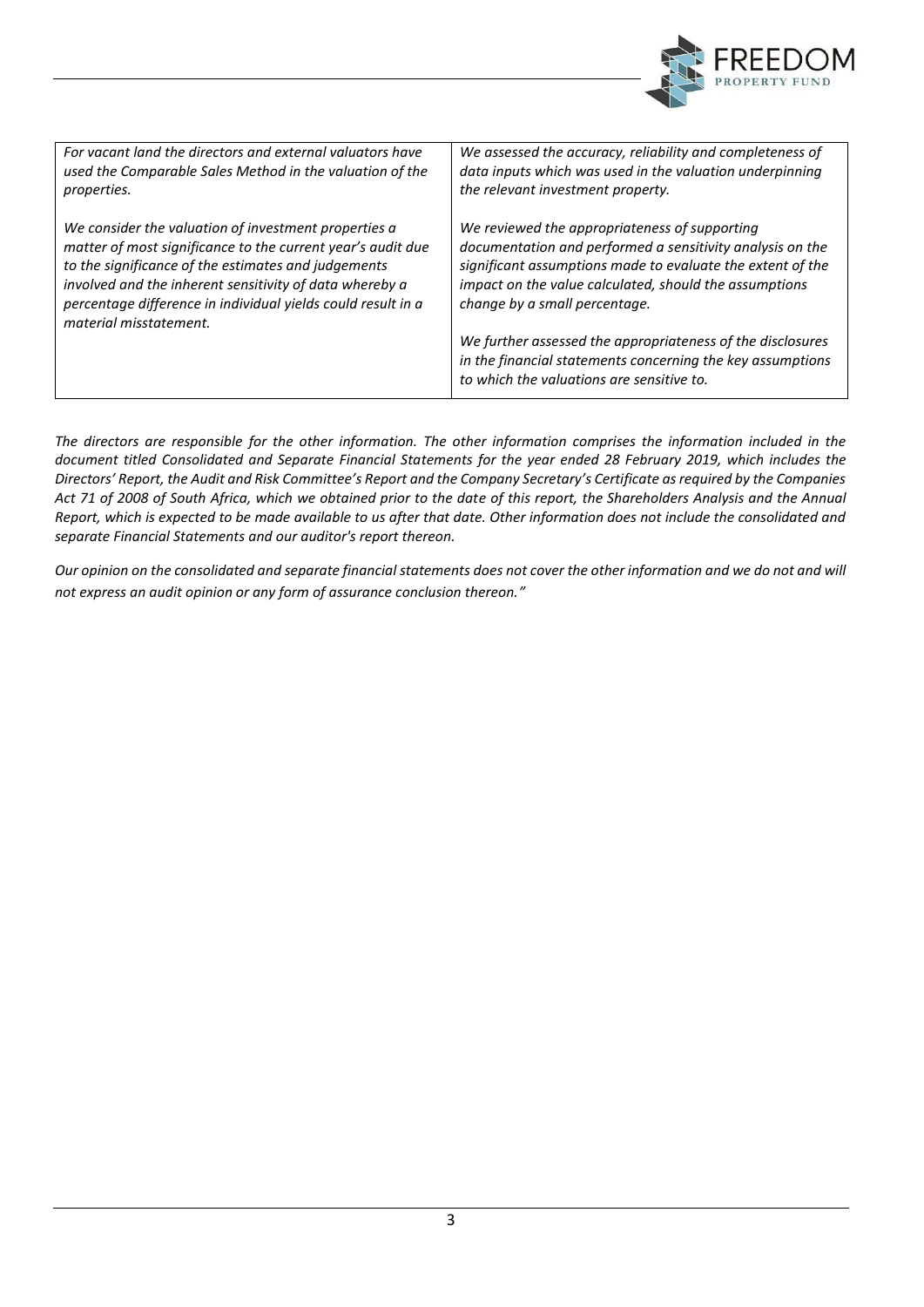

| 2019<br>2018<br><b>R'000</b><br><b>R'000</b><br><b>Assets</b><br><b>Non-Current Assets</b><br>268 739<br>268 187<br>Investment properties<br>5 2 1 7<br>Operating lease asset<br>2682<br>2 2 8 7<br>Plant and equipment<br>2 3 3 2<br>273 753<br>275 691<br><b>Current Assets</b><br>2 2 4 3<br>Operating lease asset<br>1 2 0 0<br>3 1 9 7<br>Inventories<br>97<br>Trade and other receivables<br>5 1 7 8<br>15 347<br>Other financial assets<br>29<br>203<br>Current tax receivable<br>468<br>468<br>9347<br>Cash and cash equivalents<br>2 3 6 2<br>10 377<br>29 7 62<br>2850<br>Non-current assets classified as held for sale<br>7430<br><b>Total Assets</b><br>286 980<br>312883<br><b>Equity and Liabilities</b><br><b>Equity</b><br>Stated capital<br>446 701<br>446 701<br>Treasury shares<br>(23914)<br>(18318)<br><b>Accumulated loss</b><br>(317542)<br>(328 293)<br>94 494<br>110 841<br><b>Liabilities</b><br><b>Non-Current Liabilities</b><br>Loans from shareholders<br>43 550<br>42 645<br>Other financial liabilities<br>14 9 22<br>61 4 64<br>Deferred tax<br>36 319<br>35 604<br>93 171<br>141 333<br><b>Current Liabilities</b><br>Loans from shareholders<br>1 3 0 0<br>1 3 0 0<br>Other financial liabilities<br>49 948<br>14 7 14<br>Current tax payable<br>15 0 26<br>17781<br>30 286<br>29 188<br>Trade and other payables<br>Provisions<br>481<br>99 315<br>60709<br><b>Total Liabilities</b><br>202 042<br>192 486<br>312883<br><b>Total Equity and Liabilities</b><br>286 980 | <b>Statement of Financial Position as at 28 February 2019</b> | <b>Group</b> |  |
|-------------------------------------------------------------------------------------------------------------------------------------------------------------------------------------------------------------------------------------------------------------------------------------------------------------------------------------------------------------------------------------------------------------------------------------------------------------------------------------------------------------------------------------------------------------------------------------------------------------------------------------------------------------------------------------------------------------------------------------------------------------------------------------------------------------------------------------------------------------------------------------------------------------------------------------------------------------------------------------------------------------------------------------------------------------------------------------------------------------------------------------------------------------------------------------------------------------------------------------------------------------------------------------------------------------------------------------------------------------------------------------------------------------------------------------------------------------------------------------------------------------|---------------------------------------------------------------|--------------|--|
|                                                                                                                                                                                                                                                                                                                                                                                                                                                                                                                                                                                                                                                                                                                                                                                                                                                                                                                                                                                                                                                                                                                                                                                                                                                                                                                                                                                                                                                                                                             |                                                               |              |  |
|                                                                                                                                                                                                                                                                                                                                                                                                                                                                                                                                                                                                                                                                                                                                                                                                                                                                                                                                                                                                                                                                                                                                                                                                                                                                                                                                                                                                                                                                                                             |                                                               |              |  |
|                                                                                                                                                                                                                                                                                                                                                                                                                                                                                                                                                                                                                                                                                                                                                                                                                                                                                                                                                                                                                                                                                                                                                                                                                                                                                                                                                                                                                                                                                                             |                                                               |              |  |
|                                                                                                                                                                                                                                                                                                                                                                                                                                                                                                                                                                                                                                                                                                                                                                                                                                                                                                                                                                                                                                                                                                                                                                                                                                                                                                                                                                                                                                                                                                             |                                                               |              |  |
|                                                                                                                                                                                                                                                                                                                                                                                                                                                                                                                                                                                                                                                                                                                                                                                                                                                                                                                                                                                                                                                                                                                                                                                                                                                                                                                                                                                                                                                                                                             |                                                               |              |  |
|                                                                                                                                                                                                                                                                                                                                                                                                                                                                                                                                                                                                                                                                                                                                                                                                                                                                                                                                                                                                                                                                                                                                                                                                                                                                                                                                                                                                                                                                                                             |                                                               |              |  |
|                                                                                                                                                                                                                                                                                                                                                                                                                                                                                                                                                                                                                                                                                                                                                                                                                                                                                                                                                                                                                                                                                                                                                                                                                                                                                                                                                                                                                                                                                                             |                                                               |              |  |
|                                                                                                                                                                                                                                                                                                                                                                                                                                                                                                                                                                                                                                                                                                                                                                                                                                                                                                                                                                                                                                                                                                                                                                                                                                                                                                                                                                                                                                                                                                             |                                                               |              |  |
|                                                                                                                                                                                                                                                                                                                                                                                                                                                                                                                                                                                                                                                                                                                                                                                                                                                                                                                                                                                                                                                                                                                                                                                                                                                                                                                                                                                                                                                                                                             |                                                               |              |  |
|                                                                                                                                                                                                                                                                                                                                                                                                                                                                                                                                                                                                                                                                                                                                                                                                                                                                                                                                                                                                                                                                                                                                                                                                                                                                                                                                                                                                                                                                                                             |                                                               |              |  |
|                                                                                                                                                                                                                                                                                                                                                                                                                                                                                                                                                                                                                                                                                                                                                                                                                                                                                                                                                                                                                                                                                                                                                                                                                                                                                                                                                                                                                                                                                                             |                                                               |              |  |
|                                                                                                                                                                                                                                                                                                                                                                                                                                                                                                                                                                                                                                                                                                                                                                                                                                                                                                                                                                                                                                                                                                                                                                                                                                                                                                                                                                                                                                                                                                             |                                                               |              |  |
|                                                                                                                                                                                                                                                                                                                                                                                                                                                                                                                                                                                                                                                                                                                                                                                                                                                                                                                                                                                                                                                                                                                                                                                                                                                                                                                                                                                                                                                                                                             |                                                               |              |  |
|                                                                                                                                                                                                                                                                                                                                                                                                                                                                                                                                                                                                                                                                                                                                                                                                                                                                                                                                                                                                                                                                                                                                                                                                                                                                                                                                                                                                                                                                                                             |                                                               |              |  |
|                                                                                                                                                                                                                                                                                                                                                                                                                                                                                                                                                                                                                                                                                                                                                                                                                                                                                                                                                                                                                                                                                                                                                                                                                                                                                                                                                                                                                                                                                                             |                                                               |              |  |
|                                                                                                                                                                                                                                                                                                                                                                                                                                                                                                                                                                                                                                                                                                                                                                                                                                                                                                                                                                                                                                                                                                                                                                                                                                                                                                                                                                                                                                                                                                             |                                                               |              |  |
|                                                                                                                                                                                                                                                                                                                                                                                                                                                                                                                                                                                                                                                                                                                                                                                                                                                                                                                                                                                                                                                                                                                                                                                                                                                                                                                                                                                                                                                                                                             |                                                               |              |  |
|                                                                                                                                                                                                                                                                                                                                                                                                                                                                                                                                                                                                                                                                                                                                                                                                                                                                                                                                                                                                                                                                                                                                                                                                                                                                                                                                                                                                                                                                                                             |                                                               |              |  |
|                                                                                                                                                                                                                                                                                                                                                                                                                                                                                                                                                                                                                                                                                                                                                                                                                                                                                                                                                                                                                                                                                                                                                                                                                                                                                                                                                                                                                                                                                                             |                                                               |              |  |
|                                                                                                                                                                                                                                                                                                                                                                                                                                                                                                                                                                                                                                                                                                                                                                                                                                                                                                                                                                                                                                                                                                                                                                                                                                                                                                                                                                                                                                                                                                             |                                                               |              |  |
|                                                                                                                                                                                                                                                                                                                                                                                                                                                                                                                                                                                                                                                                                                                                                                                                                                                                                                                                                                                                                                                                                                                                                                                                                                                                                                                                                                                                                                                                                                             |                                                               |              |  |
|                                                                                                                                                                                                                                                                                                                                                                                                                                                                                                                                                                                                                                                                                                                                                                                                                                                                                                                                                                                                                                                                                                                                                                                                                                                                                                                                                                                                                                                                                                             |                                                               |              |  |
|                                                                                                                                                                                                                                                                                                                                                                                                                                                                                                                                                                                                                                                                                                                                                                                                                                                                                                                                                                                                                                                                                                                                                                                                                                                                                                                                                                                                                                                                                                             |                                                               |              |  |
|                                                                                                                                                                                                                                                                                                                                                                                                                                                                                                                                                                                                                                                                                                                                                                                                                                                                                                                                                                                                                                                                                                                                                                                                                                                                                                                                                                                                                                                                                                             |                                                               |              |  |
|                                                                                                                                                                                                                                                                                                                                                                                                                                                                                                                                                                                                                                                                                                                                                                                                                                                                                                                                                                                                                                                                                                                                                                                                                                                                                                                                                                                                                                                                                                             |                                                               |              |  |
|                                                                                                                                                                                                                                                                                                                                                                                                                                                                                                                                                                                                                                                                                                                                                                                                                                                                                                                                                                                                                                                                                                                                                                                                                                                                                                                                                                                                                                                                                                             |                                                               |              |  |
|                                                                                                                                                                                                                                                                                                                                                                                                                                                                                                                                                                                                                                                                                                                                                                                                                                                                                                                                                                                                                                                                                                                                                                                                                                                                                                                                                                                                                                                                                                             |                                                               |              |  |
|                                                                                                                                                                                                                                                                                                                                                                                                                                                                                                                                                                                                                                                                                                                                                                                                                                                                                                                                                                                                                                                                                                                                                                                                                                                                                                                                                                                                                                                                                                             |                                                               |              |  |
|                                                                                                                                                                                                                                                                                                                                                                                                                                                                                                                                                                                                                                                                                                                                                                                                                                                                                                                                                                                                                                                                                                                                                                                                                                                                                                                                                                                                                                                                                                             |                                                               |              |  |
|                                                                                                                                                                                                                                                                                                                                                                                                                                                                                                                                                                                                                                                                                                                                                                                                                                                                                                                                                                                                                                                                                                                                                                                                                                                                                                                                                                                                                                                                                                             |                                                               |              |  |
|                                                                                                                                                                                                                                                                                                                                                                                                                                                                                                                                                                                                                                                                                                                                                                                                                                                                                                                                                                                                                                                                                                                                                                                                                                                                                                                                                                                                                                                                                                             |                                                               |              |  |
|                                                                                                                                                                                                                                                                                                                                                                                                                                                                                                                                                                                                                                                                                                                                                                                                                                                                                                                                                                                                                                                                                                                                                                                                                                                                                                                                                                                                                                                                                                             |                                                               |              |  |
|                                                                                                                                                                                                                                                                                                                                                                                                                                                                                                                                                                                                                                                                                                                                                                                                                                                                                                                                                                                                                                                                                                                                                                                                                                                                                                                                                                                                                                                                                                             |                                                               |              |  |
|                                                                                                                                                                                                                                                                                                                                                                                                                                                                                                                                                                                                                                                                                                                                                                                                                                                                                                                                                                                                                                                                                                                                                                                                                                                                                                                                                                                                                                                                                                             |                                                               |              |  |
|                                                                                                                                                                                                                                                                                                                                                                                                                                                                                                                                                                                                                                                                                                                                                                                                                                                                                                                                                                                                                                                                                                                                                                                                                                                                                                                                                                                                                                                                                                             |                                                               |              |  |
|                                                                                                                                                                                                                                                                                                                                                                                                                                                                                                                                                                                                                                                                                                                                                                                                                                                                                                                                                                                                                                                                                                                                                                                                                                                                                                                                                                                                                                                                                                             |                                                               |              |  |
|                                                                                                                                                                                                                                                                                                                                                                                                                                                                                                                                                                                                                                                                                                                                                                                                                                                                                                                                                                                                                                                                                                                                                                                                                                                                                                                                                                                                                                                                                                             |                                                               |              |  |
|                                                                                                                                                                                                                                                                                                                                                                                                                                                                                                                                                                                                                                                                                                                                                                                                                                                                                                                                                                                                                                                                                                                                                                                                                                                                                                                                                                                                                                                                                                             |                                                               |              |  |
|                                                                                                                                                                                                                                                                                                                                                                                                                                                                                                                                                                                                                                                                                                                                                                                                                                                                                                                                                                                                                                                                                                                                                                                                                                                                                                                                                                                                                                                                                                             |                                                               |              |  |
|                                                                                                                                                                                                                                                                                                                                                                                                                                                                                                                                                                                                                                                                                                                                                                                                                                                                                                                                                                                                                                                                                                                                                                                                                                                                                                                                                                                                                                                                                                             |                                                               |              |  |
|                                                                                                                                                                                                                                                                                                                                                                                                                                                                                                                                                                                                                                                                                                                                                                                                                                                                                                                                                                                                                                                                                                                                                                                                                                                                                                                                                                                                                                                                                                             |                                                               |              |  |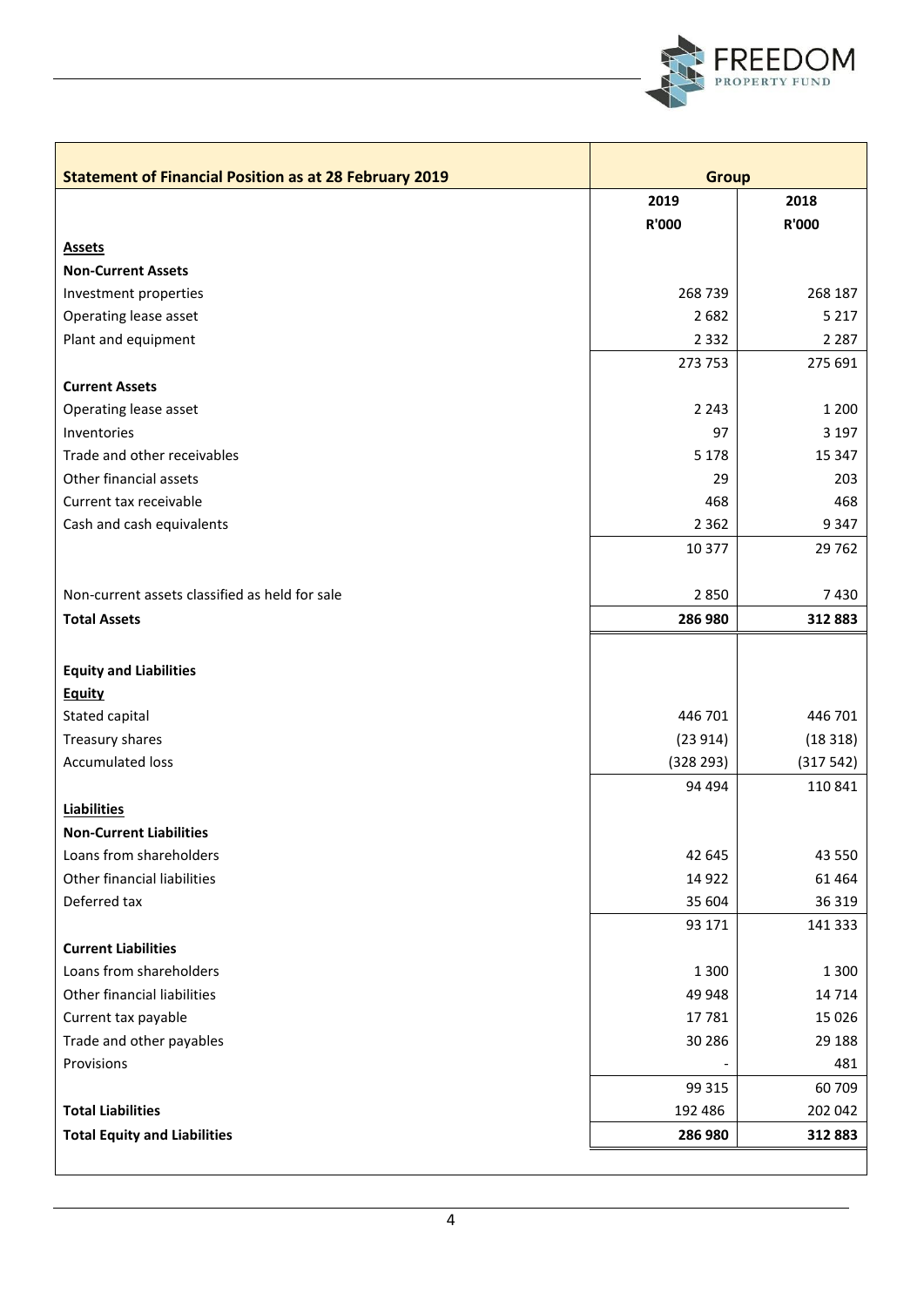

| <b>Statement of Comprehensive Income</b> | <b>Group</b> |         |  |
|------------------------------------------|--------------|---------|--|
|                                          | 2019         | 2018    |  |
|                                          | R '000       | R '000  |  |
| Revenue                                  | 24 403       | 26 377  |  |
| Cost of sales                            | (6250)       | (3349)  |  |
| <b>Gross profit</b>                      | 18 153       | 23 0 28 |  |
| Other operating income                   | 12 658       | 11936   |  |
| Other operating (losses) gains           | 3 6 0 4      | (1301)  |  |
| Movement in credit loss allowance        | 15           | 281     |  |
| Other operating expenses                 | (36 505)     | (38302) |  |
| <b>Operating (loss) profit</b>           | (2075)       | (4358)  |  |
| Investment income                        | 472          | 191     |  |
| Finance costs                            | (12489)      | (13556) |  |
| Fair value adjustments                   | 5 3 8 1      | 17547   |  |
| (Loss) profit before taxation            | (8711)       | (176)   |  |
| Taxation                                 | (2040)       | (4723)  |  |
| (Loss) profit for the year               | (10751)      | (4899)  |  |
|                                          |              |         |  |
| (Losses) / earnings per share            |              |         |  |
| Basic and diluted (cents)                | (1.07)       | (0.41)  |  |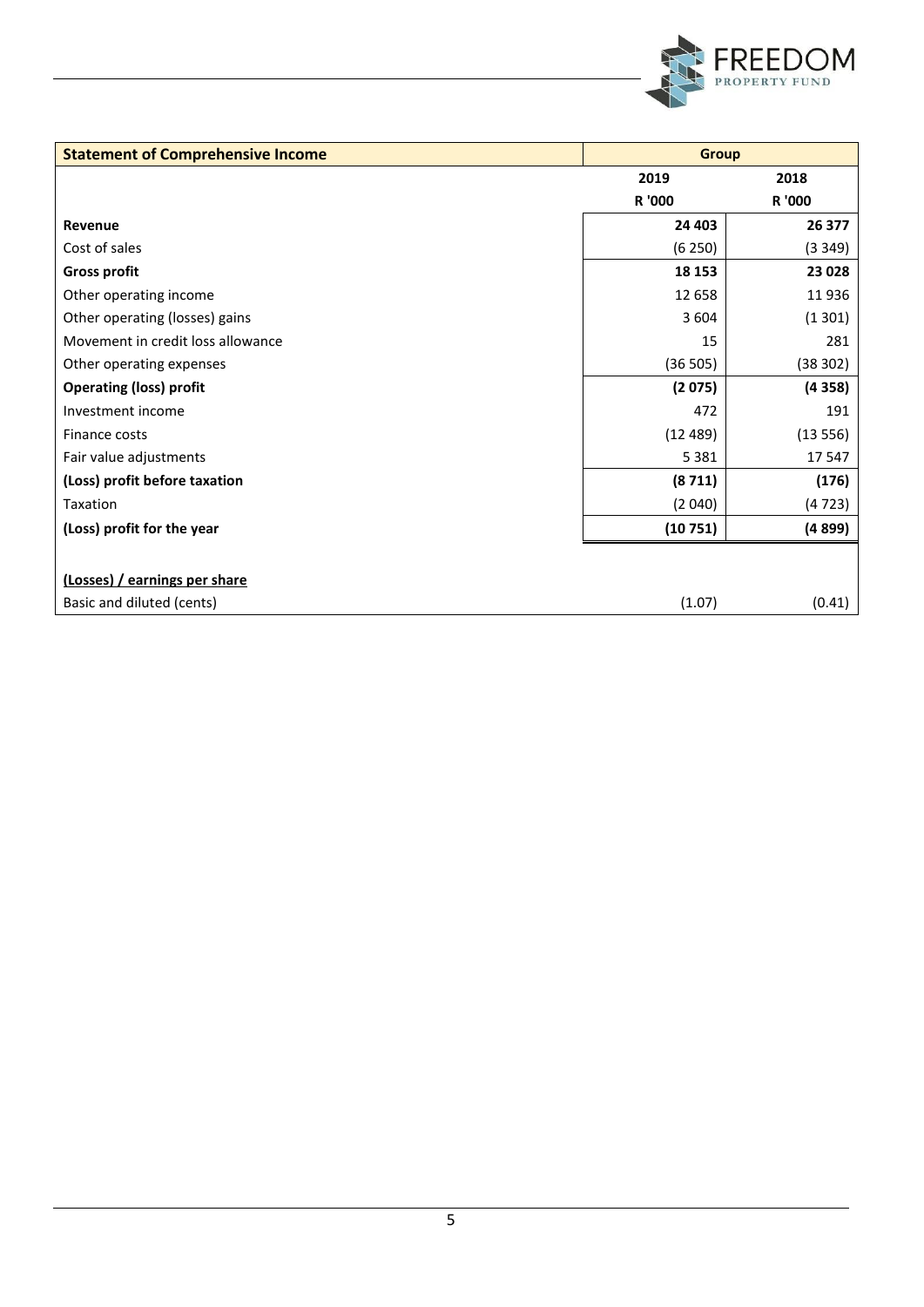

| <b>Statement of Changes in Equity</b>                                     | <b>Stated capital</b>    | <b>Treasury</b><br>shares | <b>Total stated</b><br>capital | <b>Accumulated</b><br>loss | <b>Total equity</b> |
|---------------------------------------------------------------------------|--------------------------|---------------------------|--------------------------------|----------------------------|---------------------|
|                                                                           | R '000                   | R '000                    | R '000                         | R '000                     | R '000              |
|                                                                           |                          |                           |                                |                            |                     |
| Balance at 01 March 2017                                                  | 446 701                  | (11802)                   | 434 899                        | (312643)                   | 122 256             |
|                                                                           |                          |                           |                                |                            |                     |
| Total comprehensive loss for the year                                     |                          |                           |                                | (4 899)                    | (4 899)             |
| Issue of shares                                                           | $\overline{\phantom{a}}$ | (6516)                    | (6516)                         |                            | (6516)              |
| Total contributions by owners of company<br>recognised directly in equity |                          | (6516)                    | (6516)                         |                            | (6516)              |
| <b>Balance at 28 February 2018</b>                                        | 446 701                  | (18318)                   | 428 383                        | (317542)                   | 110 841             |
|                                                                           |                          |                           |                                |                            |                     |
| Loss for the year                                                         |                          |                           |                                | (10751)                    | (10751)             |
| Movement in treasury shares                                               |                          | (5596)                    | (5596)                         |                            | (5596)              |
| Total contributions by owners of company<br>recognised directly in equity |                          |                           |                                |                            |                     |
| <b>Balance at 28 February 2019</b>                                        | 446 701                  | (23914)                   | 422 787                        | (328 293)                  | 94 494              |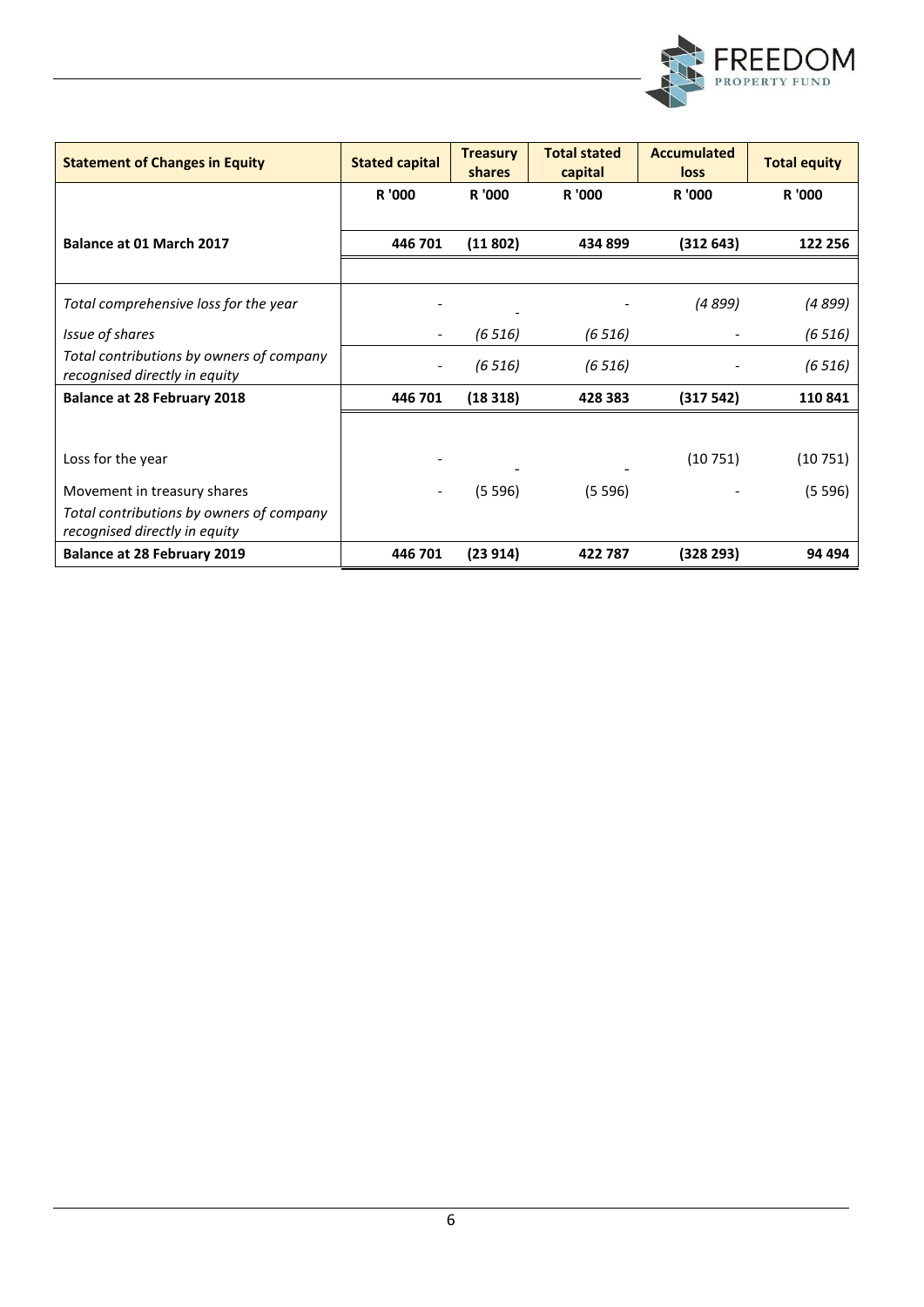

| <b>Statement of Cash Flows</b>                | <b>Group</b> |          |
|-----------------------------------------------|--------------|----------|
|                                               | 2019         | 2018     |
|                                               | R '000       | R '000   |
| Cash flows from operating activities          |              |          |
| Cash generated from operations                | 2 2 8 3      | 14 8 65  |
|                                               |              |          |
| Cash flows from investing activities          |              |          |
| Purchase of plant and equipment               | (804)        | (1795)   |
| Proceeds on disposal of plant and equipment   | 116          | 1704     |
| Purchase of investment properties             | (587)        | (138)    |
| Proceeds on disposal of investment properties | 13 6 12      | 24 5 64  |
| Other financial assets advanced               | (40)         | (142)    |
| Interest income                               | 273          | 191      |
| Net cash generated from financing activities  | 12 570       | 24 3 84  |
|                                               |              |          |
| Cash flows from financing activities          |              |          |
| Repayment of other financial liabilities      | (11308)      | (9696)   |
| Repayment of shareholders loans               | (1300)       | (1300)   |
| Finance costs                                 | (9 230)      | (10 860) |
| Net cash used in financing activities         | (21838)      | (21856)  |
|                                               |              |          |
| Total cash movement for the year              | (6985)       | 17 3 93  |
| Cash at the beginning of the year             | 9 3 4 7      | (8046)   |
| Total cash at end of the year                 | 2 3 6 2      | 9347     |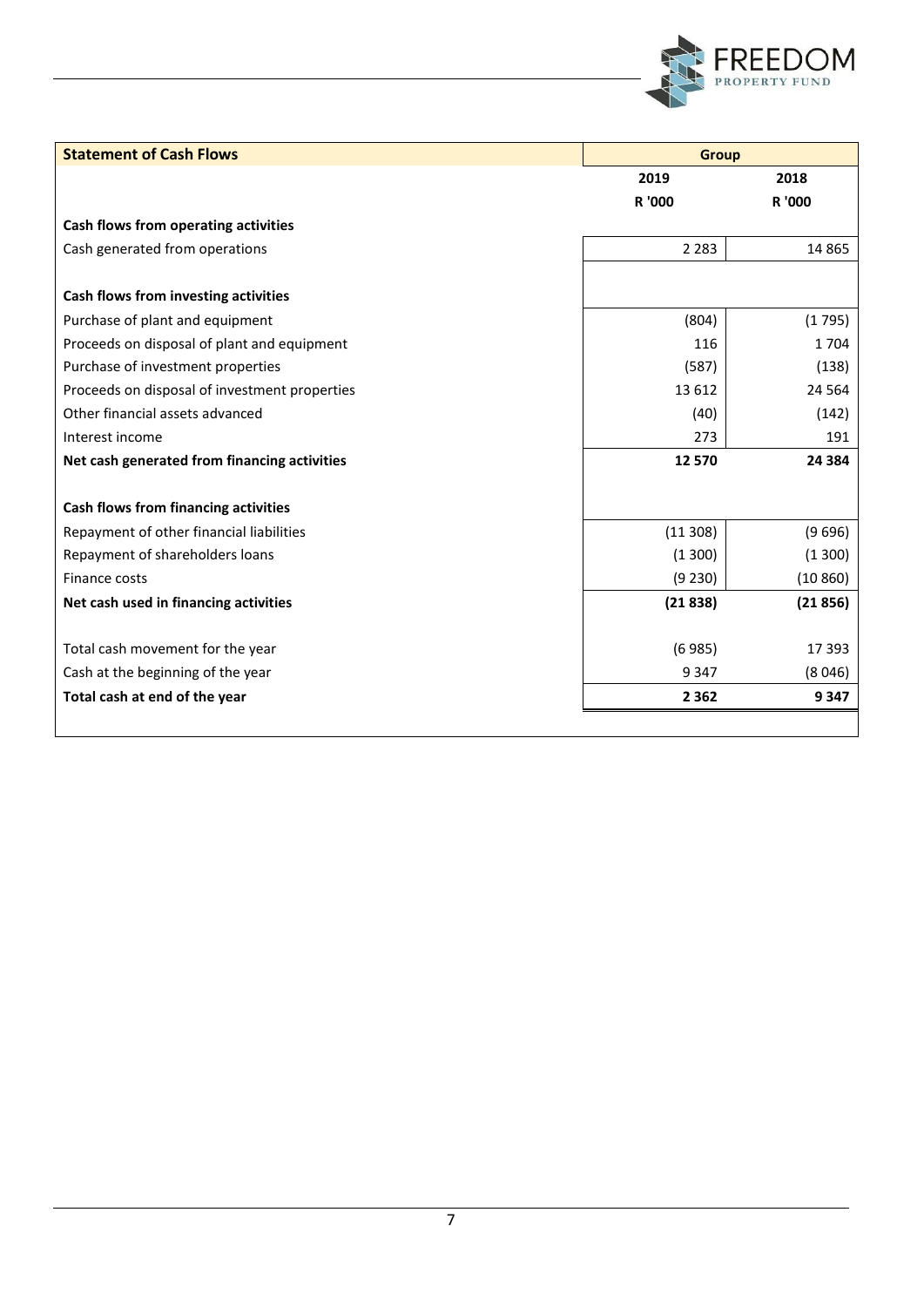

# **Segment Reporting**

The Group has identified two reportable segments which represent the structure used by the Executive Committee to make key operating decisions and assess performance.

The two reportable segments are:

- Property rental income Leasing of industrial parks and residential units, with residential units being a small portion
- Development property sales Sale of stands and undeveloped land

| 2019               |                          | <b>Gross profit</b>      |                          |                                       | Separately disclosable items                |                    |                      |                  |                                                 |                                                                        |                 |
|--------------------|--------------------------|--------------------------|--------------------------|---------------------------------------|---------------------------------------------|--------------------|----------------------|------------------|-------------------------------------------------|------------------------------------------------------------------------|-----------------|
| Segment            | Revenue                  | Cost of sales            | <b>Gross profit</b>      | Profit / (loss)<br>Loss before<br>tax | Loss on sale of<br>investment<br>properties | Commission<br>paid | Investment<br>income | Finance<br>costs | Fair value gains<br>on investment<br>properties | <b>Fair value</b><br>losses on non-<br>current assets<br>held for sale | <b>Taxation</b> |
|                    | R'000                    | <b>R'000</b>             | R'000                    | <b>R'000</b>                          | R'000                                       | R'000              | R'000                | R'000            | <b>R'000</b>                                    | <b>R'000</b>                                                           | <b>R'000</b>    |
| Rental income      | 19 9 10                  | $\overline{\phantom{a}}$ | 19 9 10                  | 14 3 64                               | 4 2 5 0                                     | (120)              | 186                  | (6772)           | 4 2 1 2                                         | (834)                                                                  | (2894)          |
| Property sales     | 4 4 9 3                  | (6250)                   | (1757)                   | (2 286)                               |                                             | (350)              | ۰                    | (22)             |                                                 |                                                                        | 400             |
| All other segments | $\overline{\phantom{a}}$ | $\overline{\phantom{0}}$ | $\overline{\phantom{0}}$ | (20789)                               |                                             | (780)              | 286                  | (5695)           | 2 0 0 3                                         |                                                                        | 454             |
| <b>Total</b>       | 24 403                   | (6 250)                  | 18 153                   | (8711)                                | 4 2 5 0                                     | (1250)             | 472                  | (12489)          | 6 2 1 5                                         | (834)                                                                  | (2040)          |
|                    |                          |                          |                          |                                       |                                             |                    |                      |                  |                                                 |                                                                        |                 |

| 2018               | <b>Gross profit</b> |                          |                     |                                       | Separately disclosable items                |                    |                          |                         |                                                 |                                                                        |                 |
|--------------------|---------------------|--------------------------|---------------------|---------------------------------------|---------------------------------------------|--------------------|--------------------------|-------------------------|-------------------------------------------------|------------------------------------------------------------------------|-----------------|
| Segment            | Revenue             | Cost of sales            | <b>Gross profit</b> | Profit / (loss)<br>Loss before<br>tax | Loss on sale of<br>investment<br>properties | Commission<br>paid | Investment<br>income     | <b>Finance</b><br>costs | Fair value gains<br>on investment<br>properties | <b>Fair value</b><br>losses on non-<br>current assets<br>held for sale | <b>Taxation</b> |
|                    |                     | R'000                    | <b>R'000</b>        | R'000                                 | <b>R'000</b>                                | R'000              | R'000                    | R'000                   | <b>R'000</b>                                    | <b>R'000</b>                                                           | <b>R'000</b>    |
| Rental income      | 20 849              | $\overline{\phantom{0}}$ | 20 849              | 31 629                                | (1401)                                      | (27)               | 165                      | (7844)                  | 23 472                                          | (200)                                                                  | (6557)          |
| Property sales     | 5 2 2 1             | (3349)                   | 1872                | (1857)                                | (556)                                       | (514)              | $\overline{\phantom{a}}$ | (18)                    | $\overline{\phantom{0}}$                        |                                                                        | 409             |
| All other segments | 307                 | $\overline{\phantom{a}}$ | 307                 | (29948)                               | (404)                                       | (941)              | 26                       | (5694)                  | $\overline{\phantom{0}}$                        | (5725)                                                                 | 425             |
| <b>Total</b>       | 26 377              | (3349)                   | 23 0 28             | (176)                                 | (2361)                                      | (1482)             | 191                      | (13556)                 | 23 4 72                                         | (5925)                                                                 | (4723)          |
|                    |                     |                          |                     |                                       |                                             |                    |                          |                         |                                                 |                                                                        |                 |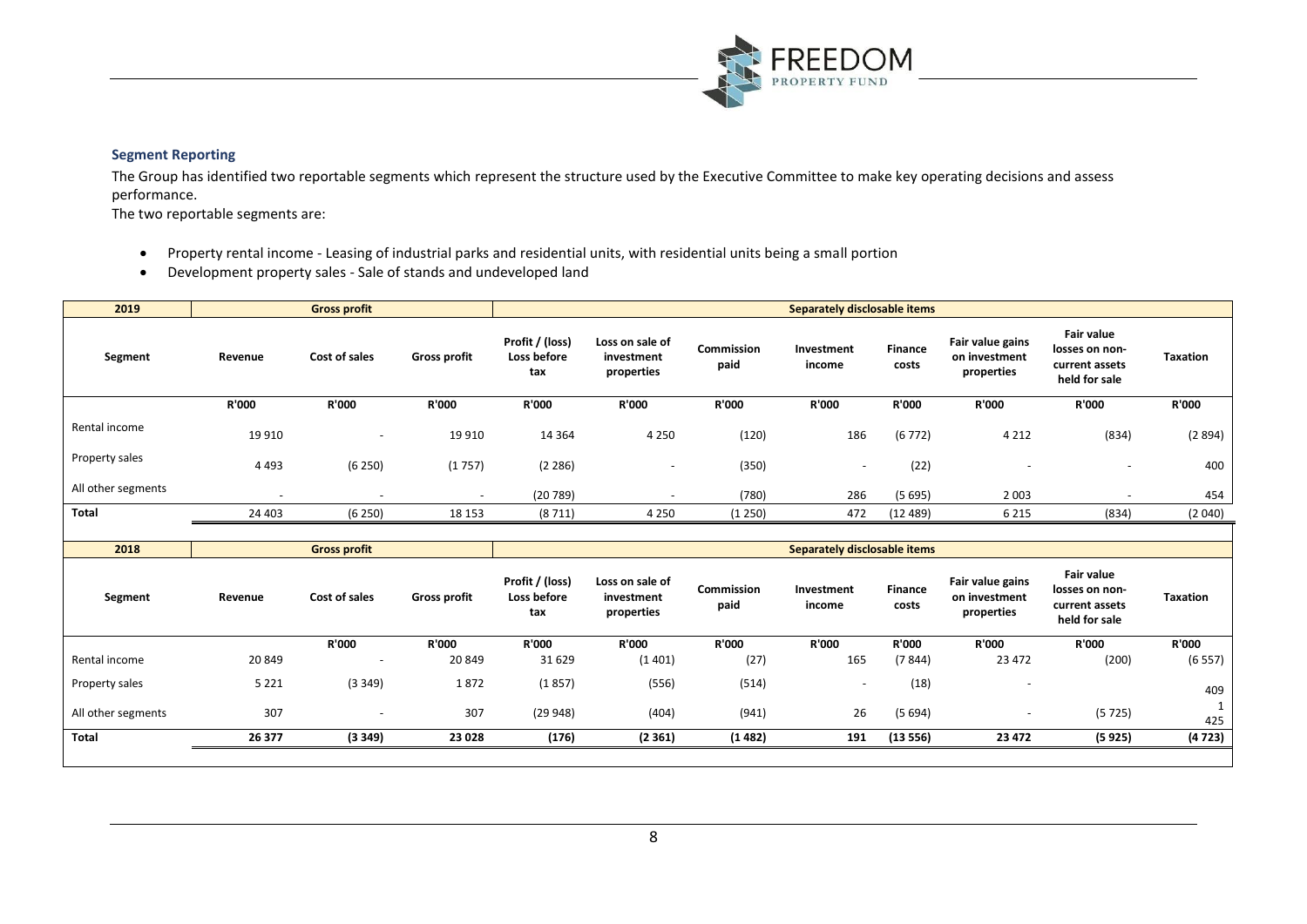

#### **Segment assets and liabilities**

The amounts provided to the Exco with respect to total assets and liabilities are measured in a manner consistent with that of the financial statements. These assets and liabilities are allocated based on the operations of the segment. Capital expenditure reflects additions to non-current assets, other than financial instruments, deferred tax assets, post-employment benefit assets and rights arising under insurance contracts. The table below provides information on segment assets and liabilities as well as a reconciliation to total assets and liabilities as per the statement of financial position.

| 2019               | <b>Investment</b><br>properties | <b>Operating</b><br>lease asset | Investment<br>properties<br>classified as<br>held for sale |                              | <b>Other</b><br>financial<br><b>liabilities</b> | <b>Total segment</b><br>assets | <b>Total segment</b><br><b>liabilities</b> |
|--------------------|---------------------------------|---------------------------------|------------------------------------------------------------|------------------------------|-------------------------------------------------|--------------------------------|--------------------------------------------|
|                    | <b>R'000</b>                    | <b>R'000</b>                    | <b>R'000</b>                                               | R'000                        | <b>R'000</b>                                    | <b>R'000</b>                   | <b>R'000</b>                               |
| Rental income      | 220 919                         | 4925                            | 2850                                                       | ٠                            | 64 450                                          | 237 106                        | 113 990                                    |
| Property sales     | $\overline{\phantom{0}}$        | $\sim$                          | ۰                                                          | 97                           |                                                 | 97                             | 7595                                       |
| All other segments | 47820                           | $\sim$                          | ۰                                                          | $\qquad \qquad \blacksquare$ | 420                                             | 49 777                         | 70 901                                     |
| <b>Total</b>       | 268739                          | 4925                            | 2850                                                       | 97                           | 64 870                                          | 286 980                        | 192 486                                    |

| 2018               | Investment<br>properties | <b>Operating</b><br>lease asset | Investment<br>properties<br>classified as<br>held for sale | <b>Inventories</b> | <b>Other</b><br>financial<br><b>liabilities</b> | <b>Total segment</b><br>assets | <b>Total segment</b><br><b>liabilities</b> |
|--------------------|--------------------------|---------------------------------|------------------------------------------------------------|--------------------|-------------------------------------------------|--------------------------------|--------------------------------------------|
|                    | <b>R'000</b>             | <b>R'000</b>                    | <b>R'000</b>                                               | R'000              | <b>R'000</b>                                    | <b>R'000</b>                   | <b>R'000</b>                               |
| Rental income      | 222 883                  | 6417                            | 5 9 0 0                                                    |                    | 75 759                                          | 248 263                        | 122783                                     |
| Property sales     | -                        | $\overline{\phantom{a}}$        |                                                            | 3 1 9 7            | $\overline{\phantom{0}}$                        | 6 2 8 4                        | 8037                                       |
| All other segments | 45 304                   | ٠                               | 1530                                                       |                    | 419                                             | 58 336                         | 71 2 2 2                                   |
| <b>Total</b>       | 268 187                  | 6417                            | 7430                                                       | 3 1 9 7            | 76 178                                          | 312883                         | 202 042                                    |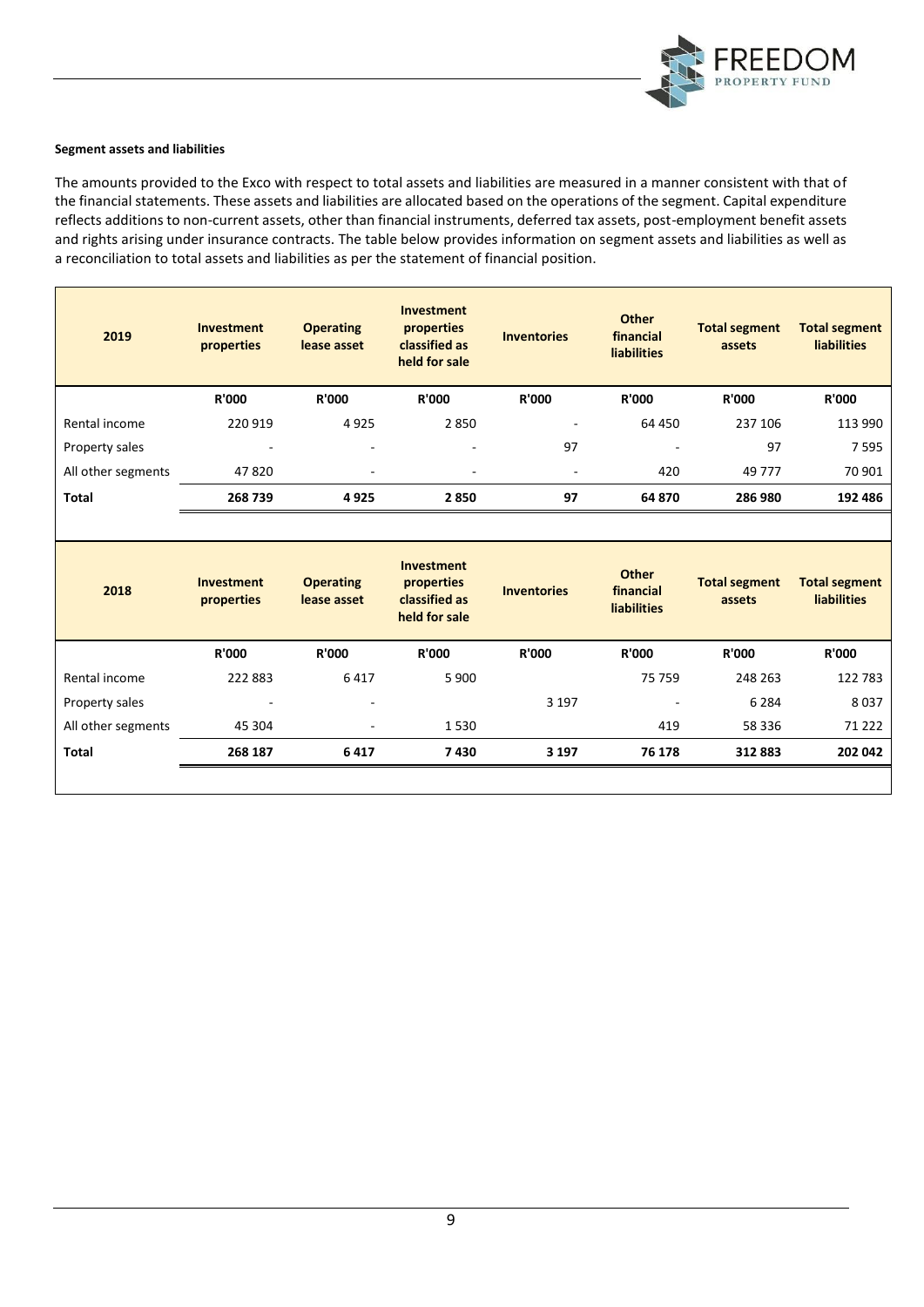

# **COMMENTARY**

# **BASIS OF PREPARATION**

The summarised audited consolidated annual financial statements for the year ended 28 February 2019 ("**Summarised Results**"), have been prepared in accordance with IAS 34: *Interim Financial Reporting*, the framework concepts, the measurement and recognition requirements of International Financial Reporting Standards (IFRS), the SAICA Financial Reporting Guides as issued by the Accounting Practices Committee and the Financial Pronouncements issued by the Financial Reporting Standards Council. The results comply with the JSE Listings Requirements and the Companies Act, 71 of 2008, of South Africa (the "**Act**").

These Summarised Results have been extracted from audited financial information, but are not themselves audited. The audited annual financial statements and the unmodified audit report provided by Moore Cape Town Inc. on the audited results are available for inspection at the Company's registered office. The directors take full responsibility for the preparation of this report and that the financial information has been correctly extracted from the underlying annual financial statements.

The Summarised Results and the detailed audited annual financial statements were prepared under the supervision of the interim Chief Financial Officer, Jonathan George CA (SA).

#### **ACCOUNTING POLICIES**

The accounting policies applied in the preparation of these summarised consolidated annual financial results are in terms of IFRS and are consistent with those prepared in prior periods.

# **NOTES TO THE ANNUAL FINANCIAL STATEMENTS**

#### **1. Earnings / (losses) per share**

Basic losses per share are based on the losses (attributable to equity holders) below and a weighted average number of ordinary shares of 1,002,402,078 (2018: 1,204,429,031). Diluted (losses) / earnings per share are equal to (losses) / earnings per share because there are no dilutive potential ordinary shares in issue.

Basic headline losses and diluted headline losses are determined by adjusting basic losses and diluted losses by excluding separately identifiable remeasurement items. Basic headline losses and diluted headline losses are presented after tax.

| (Losses) / earnings per share                                                   |              |              | 2019         | 2018         |
|---------------------------------------------------------------------------------|--------------|--------------|--------------|--------------|
|                                                                                 |              |              | cents        | cents        |
| Basic and diluted losses per share                                              |              |              | 1.07         | 0.41         |
| Basic and diluted headline losses per share                                     |              |              | 1.76         | 1.38         |
|                                                                                 | 2019         | 2019         | 2018         | 2018         |
|                                                                                 | Gross        | <b>Net</b>   | Gross        | Net          |
|                                                                                 | <b>R'000</b> | <b>R'000</b> | <b>R'000</b> | <b>R'000</b> |
| Reconciliations between (losses) / earnings and headline (losses) /<br>earnings |              |              |              |              |
| (Loss) / profit attributable to equity holders of the parent                    |              | (10751)      |              | (4899)       |
| <b>Adjusted for:</b>                                                            |              |              |              |              |
| Fair value adjustments on investment properties                                 | (6215)       | (4475)       | (23 472)     | (16900)      |
| Fair value adjustments on non-current assets held for sale                      | 834          | 600          | 5925         | 4 2 6 6      |
| Loss on disposal of investment properties                                       | (4250)       | (3060)       | 2 3 6 1      | 1700         |
| (Profit) / loss on disposal of non-current assets held for sale                 | 634          | 456          | (140)        | (101)        |
| (Profit) / loss on disposal of plant and equipment                              | 12           | 9            | (920)        | (662)        |
| Basic and diluted headline losses                                               |              | (17221)      |              | (16596)      |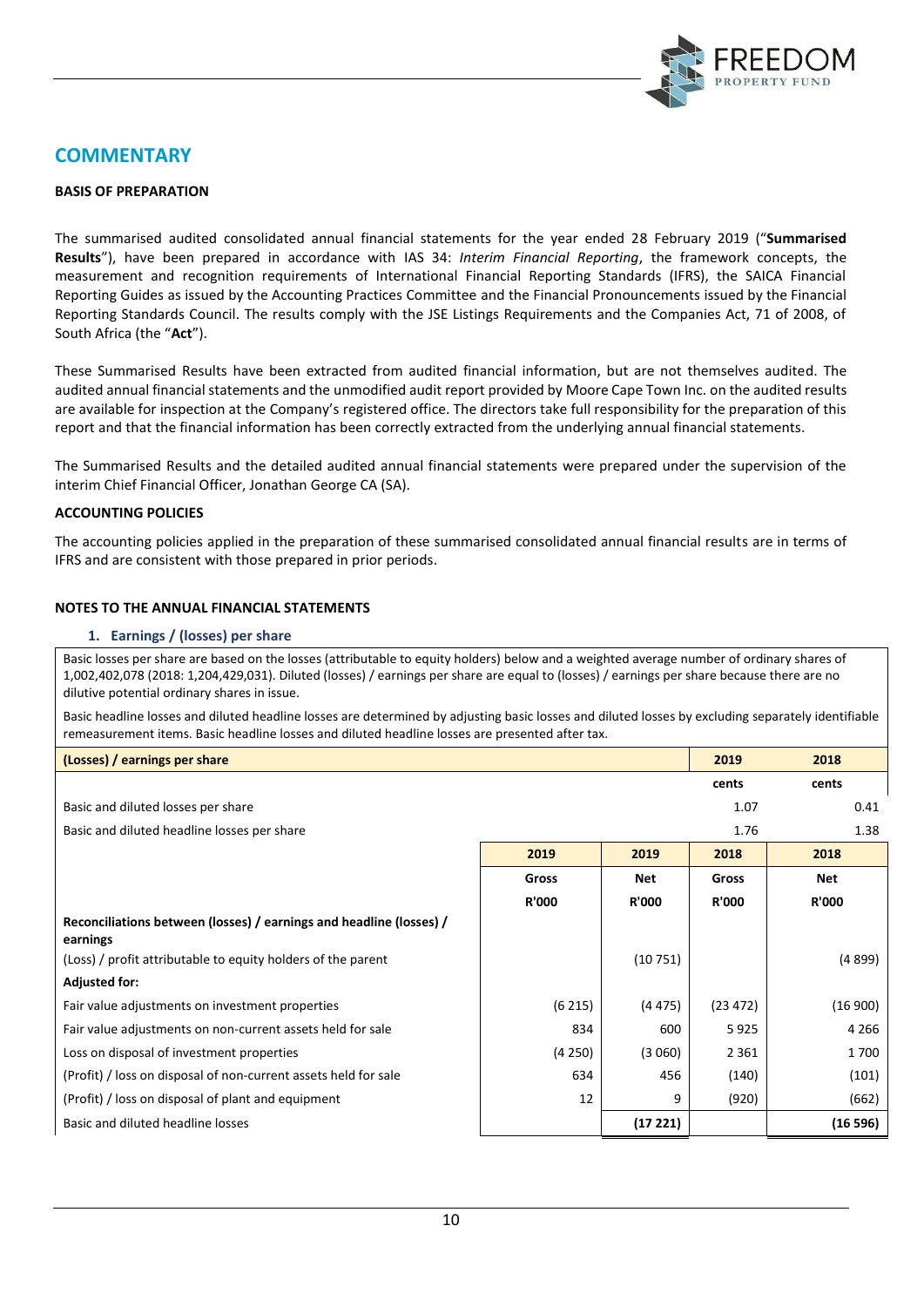

# *2.* **Related Parties**

# **Related party transactions for the years ended 28 February 2019 and 28 February 2018**

| Interest paid to related party              | 2019         | 2018         |
|---------------------------------------------|--------------|--------------|
|                                             | <b>R'000</b> | <b>R'000</b> |
| C la Grange/Christo la Grange Familie Trust | 2 7 9 6      | 2877         |

#### **3. Shareholder loans**

| Dr I Botha                 | 2019    | 2018         |
|----------------------------|---------|--------------|
|                            | R'000   | <b>R'000</b> |
| <b>Balance outstanding</b> | 1 3 0 0 | 2 600        |

*The loan is unsecured, bears interest at the prime interest rate and is repayable in three annual instalments, with the first payment paid in the current year.*

| <b>Christo la Grange Familie Trust</b> | 2019         | 2018         |
|----------------------------------------|--------------|--------------|
|                                        | <b>R'000</b> | <b>R'000</b> |
| <b>Balance outstanding</b>             | 42 645       | 42 250       |

*The loan bears interest at the repo rate. A minimum payment of R200, 000 per month is required, but there are no further fixed terms of repayment. The loan is secured by the property described as portion 15 of the farm Tweefontein 360, KT, Limpopo Province.*

# **4. Nedbank bonds**

|                            | 2019         | 2018         |
|----------------------------|--------------|--------------|
|                            | <b>R'000</b> | <b>R'000</b> |
| Non-current liabilities    | 14 922       | 61464        |
| <b>Current liabilities</b> | 46 528       | 11 294       |
|                            | 61 450       | 72758        |

# **5. Subsequent Events**

The material events subsequent to the reporting date and up to the date of this report are as follows:

# **Adjusting**

• None

# **Non-adjusting**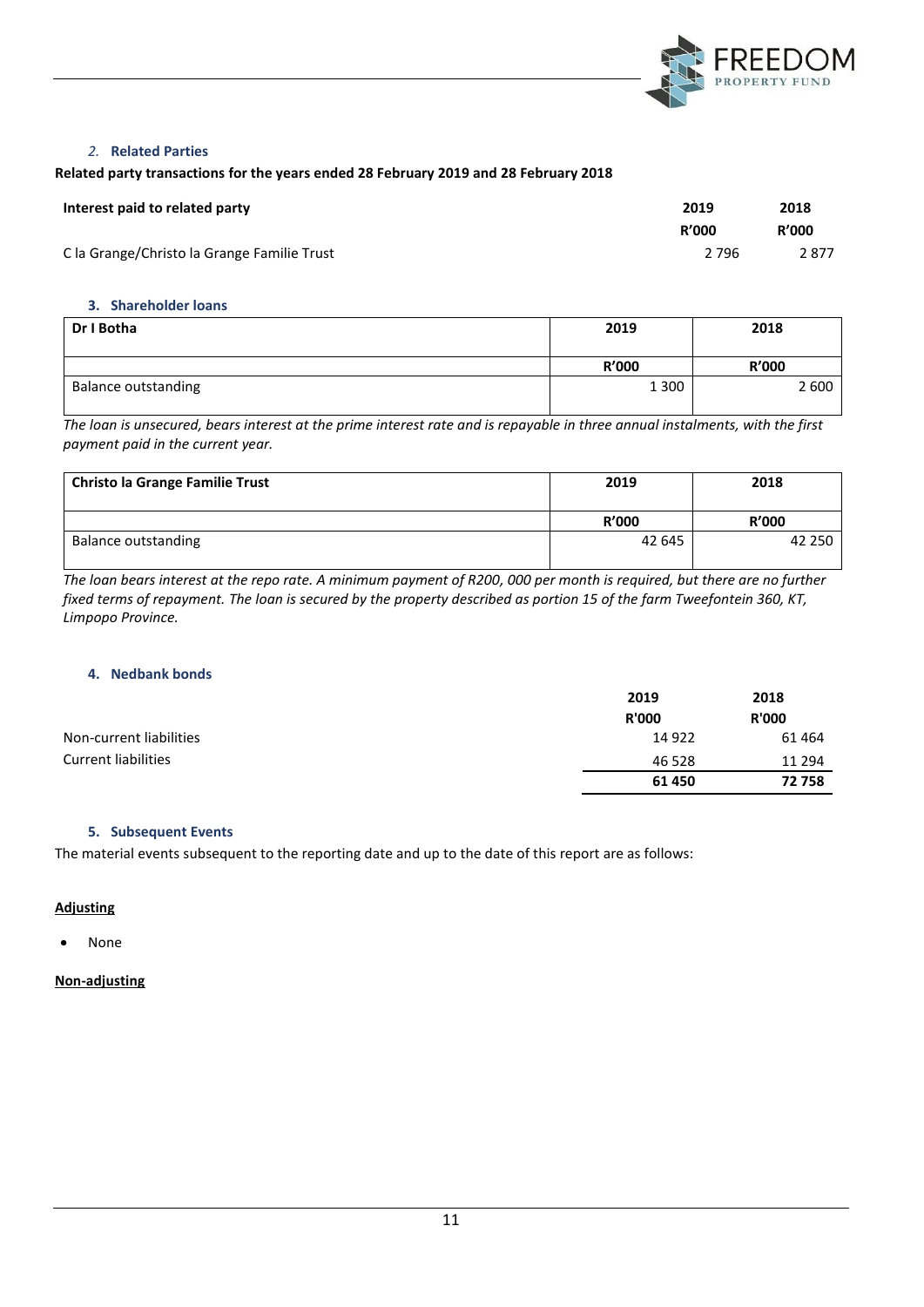

Subsequent to year end, management entered into agreements for the sale of the following properties:

| <b>Company/Property</b>                                                                          | <b>Status</b>                                                                   | <b>Total consideration</b><br>(R'000) |
|--------------------------------------------------------------------------------------------------|---------------------------------------------------------------------------------|---------------------------------------|
| Kadoma Investments Proprietary Limited - Erf 1212                                                | Subject to rezoning by municipality expected in<br>the 2020 calendar year       | 3452                                  |
| Ivory Sun Trading 115 Proprietary Limited -<br>Wespark Palms (sold most of the individual units) | 15 of the 16 units have been sold and transferred<br>by February 2020           | 1 3 2 4                               |
| Kadoma Investments Proprietary Limited - Erf 1188                                                | Proceeds received May 2020                                                      | 3 800                                 |
| Zambesa Investments Proprietary Limited - Tubatse<br>homes (Sold 6 houses)                       | Awaiting municipality to approve transfer and<br>final bond approval for buyers | 6 7 7 4                               |
| Towersky Properties Proprietary Limited (sale of<br>individual erven - all have been sold)       | Final property sold in April 2019                                               | 143                                   |
| Sale of property in Hazel Hues (Emfuleni)                                                        | Awaiting transfer                                                               | 7350                                  |
|                                                                                                  |                                                                                 | 22843                                 |

# **Expression of interest from the South African Housing Infrastructure Fund ("SAHIF")**

The Company has received a non-binding expression of interest ("**EOI**") from the SAHIF to acquire all of the issued shares of Freedom by way of a scheme of arrangement in terms of section 114 of the Act (the "**Scheme**"), subject to a due diligence investigation. If implemented, this potential transaction may have a material effect on the price of the Company's securities.

The Board is in the process of engaging with SAHIF and shareholders are advised to exercise caution should they enter into any off-market trade in their Freedom shares until a further announcement is made.

# **Other**

The Company was suspended from trading on the main board of the JSE in July 2016 as a result of not releasing its annual results for the year ended 29 February 2016. The suspension remains in place at the date of signing this report.

On 23 August 2019, 169,050,000 shares were withdrawn from listing. This was in accordance with the company's general authority to repurchase its own shares. This reduced the number of shares in issue to 1,035,379,031 no par value shares. The repurchase of the shares was to alleviate the contravention of the Act requirement whereby a Company could not hold more than 10% of its own shares.

Other than as disclosed in this announcement, the Board is not aware of any events, other than those disclosed in this report that have a material impact on the results or disclosures of the Group, which have occurred subsequent to the end of the reporting period.

# **6. Going Concern**

The Group is currently technically solvent with a net asset position of R94.49 million (February 2018: R110.84 million). It is commercially not solvent, as the current liabilities of R99.32 million (February 2018: R60.71 million) exceed the current assets of R10.38 million (February 2018: R29.76 million) by R88.94 million (2018: R30.95 million).

A cash flow forecast for the next 12 months prepared by management has indicated that the Group will continue to have cash flow pressure. As previously reported, the operating cash flows, primarily from Steelpoort Industrial Park, are not enough to sustain the business going forward. The following is to be noted:

- all income-earning properties have been disposed of, except for Steelpoort Industrial Park whose rental recovery rate and vacancy levels are expected to be impacted by the COVID-19 pandemic; and
- there is a general lack of interest by the market in the non-core assets (that the Group has decided to dispose of) and the related operating expenses on these properties. The sale of these properties is difficult in the current environment and may have to be sold at a significant discount.

# **Sale of properties to be concluded**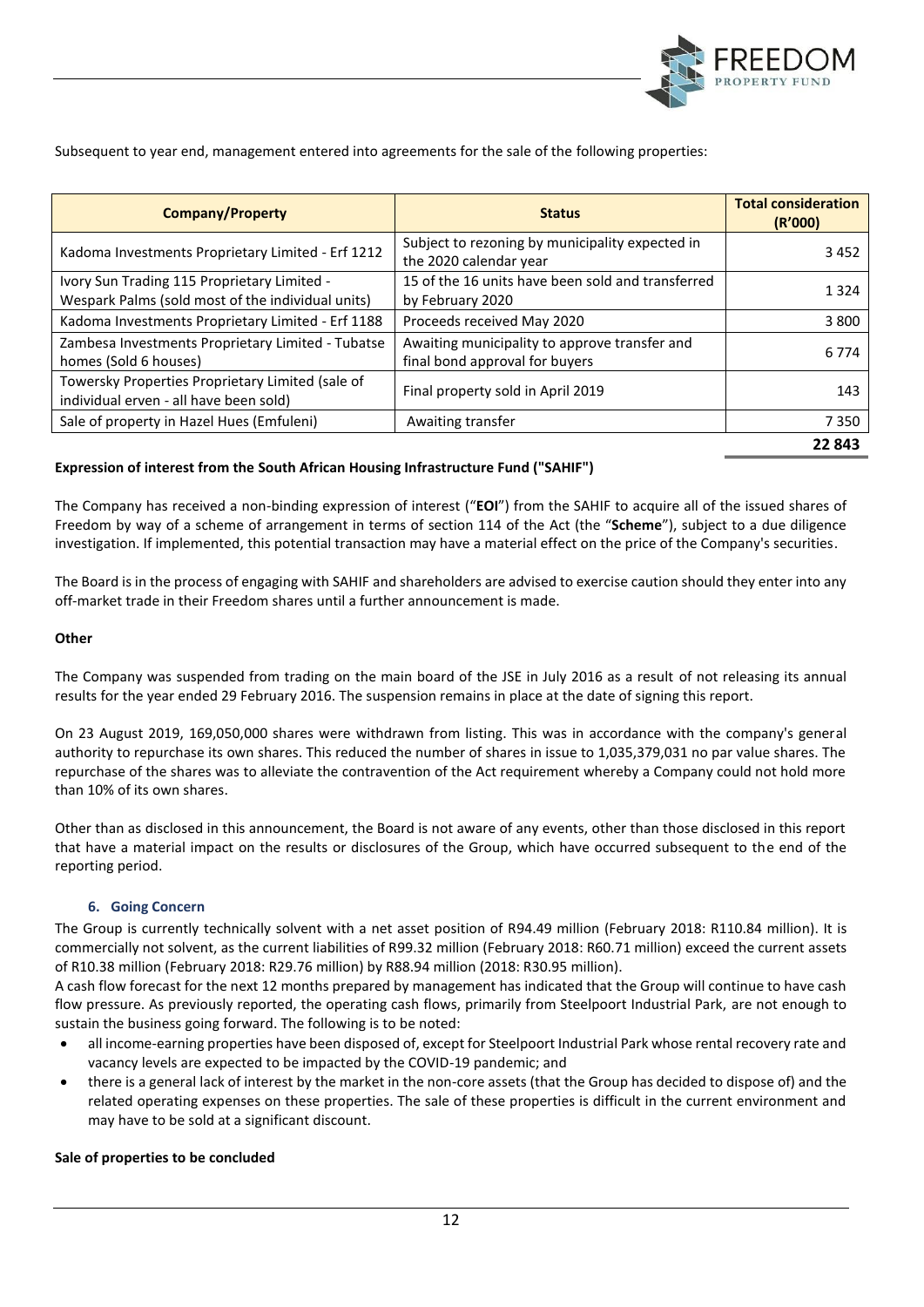

The Group continues to sell its non-core assets. This has become a greater priority for the Group as some of the costs associated with these properties will not be recovered. A key focus will be the following:

- the sale of the remaining houses and serviced stands in Zambesa Investments Proprietary Limited. The remaining 2 houses will be sold for less than current market value to ensure that cash is realised within the next 12 months; and
- the sale of the property known as Sweet Waters Industrial Park. As noted above, this property will be sold for less than fair market value to ensure that the Group receives cash and prevents further costs associated with this property. The property does hold development potential; however, the Group cannot execute on the development of this property based on its current financial position.

# **EOI from SAHIF**

A material uncertainty exists as to whether the Group will be able to meet its obligations for the next 12 months. The Group is dependent on the sale of these properties and the acquisition by SAHIF of all the issued shares in Freedom Property Fund Limited to continue as a going concern.

As per various announcements released on the JSE's Stock Exchange News Service, SAHIF has issued an EOI to acquire all of the issued shares of the Freedom. Based on discussions with management, SAHIF's financial position would allow it to unlock unrealised value currently sitting in Freedom. If an agreement is reached with SAHIF, further going concern pressures would be alleviated.

# **7. Changes to the Board**

S Naude was appointed as an independent non-executive director on 24 July 2020

| <b>Current directors and prescribed</b><br>officer | <b>Designation</b>                   | <b>Changes</b>                                           |
|----------------------------------------------------|--------------------------------------|----------------------------------------------------------|
| WS Grobbelaar                                      | Chairman (Independent Non-executive) | Appointed 27 November 2015                               |
| S Maritz                                           | Chief Executive Officer              | Appointed 15 December 2015                               |
| C la Grange                                        | Non-executive                        | Appointed 14 March 2018                                  |
| WC Jansen van Rensburg                             | Executive                            | Appointed 07 October 2016                                |
| <b>HA Lambrechts</b>                               | Non-executive                        | Appointed 15 December 2015                               |
| CJ Sidego (resigned October 2018)                  | Independent Non-executive            | Appointed 01 September 2016,<br>Resigned 09 October 2018 |
| PD Dexter                                          | Independent Non-executive            | Appointed 27 November 2015                               |
| J George                                           | Prescribed officer                   | Appointed 11 July 2016                                   |
| S Naude                                            | Independent Non-executive            | Appointed 24 July 2020                                   |

# **8. Litigation**

The Group is involved with various litigation processes relating to the irregularities identified in the Group. This constitutes both civil and criminal matters.

# **9. Dividends**

No dividend was declared in respect of the 12 months ended 28 February 2019

# **10. Reportable Irregularities**

The following reportable irregularities were identified: